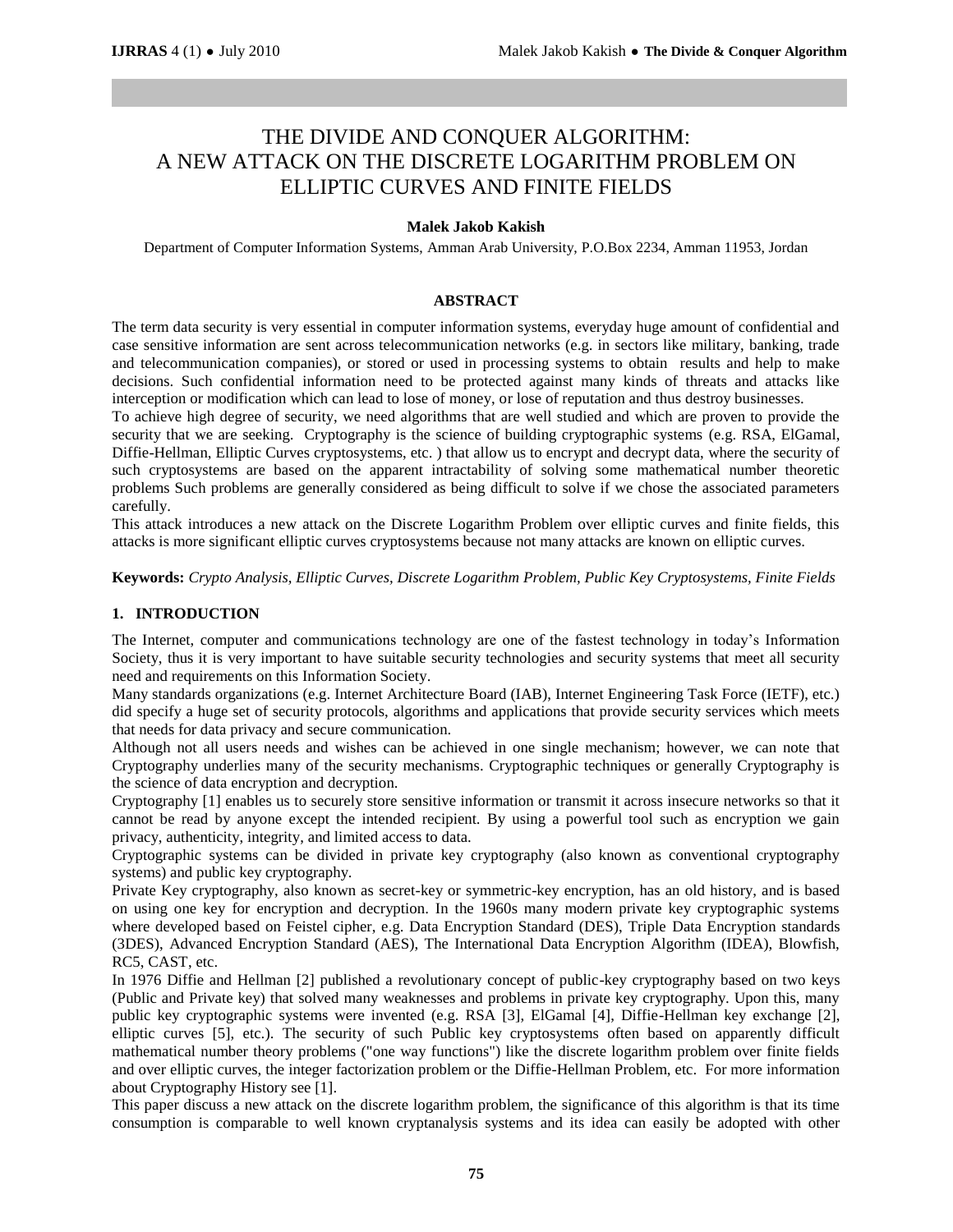algorithm to define new algorithms and improve the performance of cryptanalysis systems to solve the discrete logarithm problem, additionally it can also easily adopted to break cryptosystems based on the discrete logarithm over elliptic curves.

#### **2. PROBLEM FORMULATION**

Let p be a prime number, then  $Z_p$  denotes the set of integers  $\{0, 1, 2, ..., p-1\}$ , where addition and multiplication are performed modulo p. It is well-known that there exists a non-zero element  $g \in Z_p$  such that each non-zero element in  $Z_p$  can be written as a power of g such an element g is called a generator of  $Z_p$ . A group is called cyclic if such an element g exists.

A Field is a nonempty set F of elements with two operations "+" (called addition) and " " " (called multiplication) satisfying the following axioms: for all a, b,  $c \in F$ ,

- i. F is closed under + and  $\cdot$ , i.e.,  $a + b$  and  $a \cdot b$  are in F;
- ii. Commutative laws:  $a + b = b + a$ ,  $a \cdot b = b \cdot a$ ;
- iii. Associative laws:  $(a + b) + c = a + (b + c)$ ,  $a \cdot (b \cdot c) = (a \cdot b) \cdot c$ ;
- iv. Distributive law:  $a \cdot (b + c) = a \cdot b + a \cdot c$ .

Furthermore, two distinct identity elements 0 and 1 (called the additive and multiplicative identities, respectively) must exist in F satisfying:

- v.  $a + 0 = a$  for all  $a \in F$ ;
- vi.  $a \cdot 1 = a$  and  $a \cdot 0 = 0$  for all  $a \in F$ ;
- vii. For any a in F, there exists an additive inverse element (-a) in F such that  $a + (-a) = 0$ ;
- viii. For any  $a \neq 0$  in F, there exists a multiplicative inverse element  $a^{-1}$  in F such that  $a \cdot a^{-1} = 1$ .

A Finite field of prime order p or prime power  $q = p^f(f \geq 1)$  is commonly denoted Fq or GF(q) (for Galois field) and because  $Z_m$  is a field if and only if m is a prime, we denote the field  $Z_m$  by  $F_m$ . This is called a prime field.

For simplicity I will only consider the Discrete Logarithm Problem in Zp, which can be defined as follows: If we assume  $Zp$  is a finite cyclic group of order p, where g a generator of  $Zp$ , and  $y \in Zp$ , Then the discrete logarithm of y to the base g, denoted  $\log_g y$ , is the unique integer x,  $0 \le x \le p-1$ , such that  $y = g^x$  [6]

The Discrete Logarithm Problem (DLP) in Zp has been studied many years but a general solution till now was not found thus it is considered as being difficult if field's parameters are carefully chosen. In particular, there is no known polynomial-time algorithm for solving the DLP. We can classify the algorithms of solving the discrete logarithm problem in two classes: First, algorithms [7] that works only for special prime p e.g. Silver Pohlig Hellman [8], and second, general-purpose algorithms where the running times depend only on the size of p, for example exhaustive search, Shank's Baby step Giant step [9], Pollard's rho algorithm [10], Index Calculus method [11], [12] , Number field Sieve [13], etc.. The fastest general-purpose algorithms known for solving the discrete logarithm problem over finite fields are based on a method called the index-calculus.

To thwart these attacks, p should have at least 150 digits, and p - 1 should have at least one "large" prime factor, but it is important to notice that security is relative and what is secure today may need to be changed tomorrow. The use of the discrete logarithm problem in a cryptographic systems is because finding the discrete logs is (probably) difficult, but the inverse operation of exponentiation can be computed efficiently (e.g. the square-and-multiply method), this property is known in number theory as trapdoor or one-way function, there is no proof about the existence of such one way functions, but it is widely believed.

#### **3. THE DIVIDE AND CONQUER ALGORITHM**

The new attack introduced in this paper can computes Discrete Logarithm Problem in arbitrary finite cyclic group, but for simplicity I will only consider the discrete logarithm problem in  $Z_p$  and over elliptic curves.

The Divide and Conquer algorithm for finding the discrete logarithm x in finite fields  $Z_p$  (where g generator of a cyclic group  $Z_p$  of order p,  $g^x = y$ ,  $y \in Z_p$ ) is based on the following observation: First we divide the whole range {1,2,.., p} into small ranges of same length d: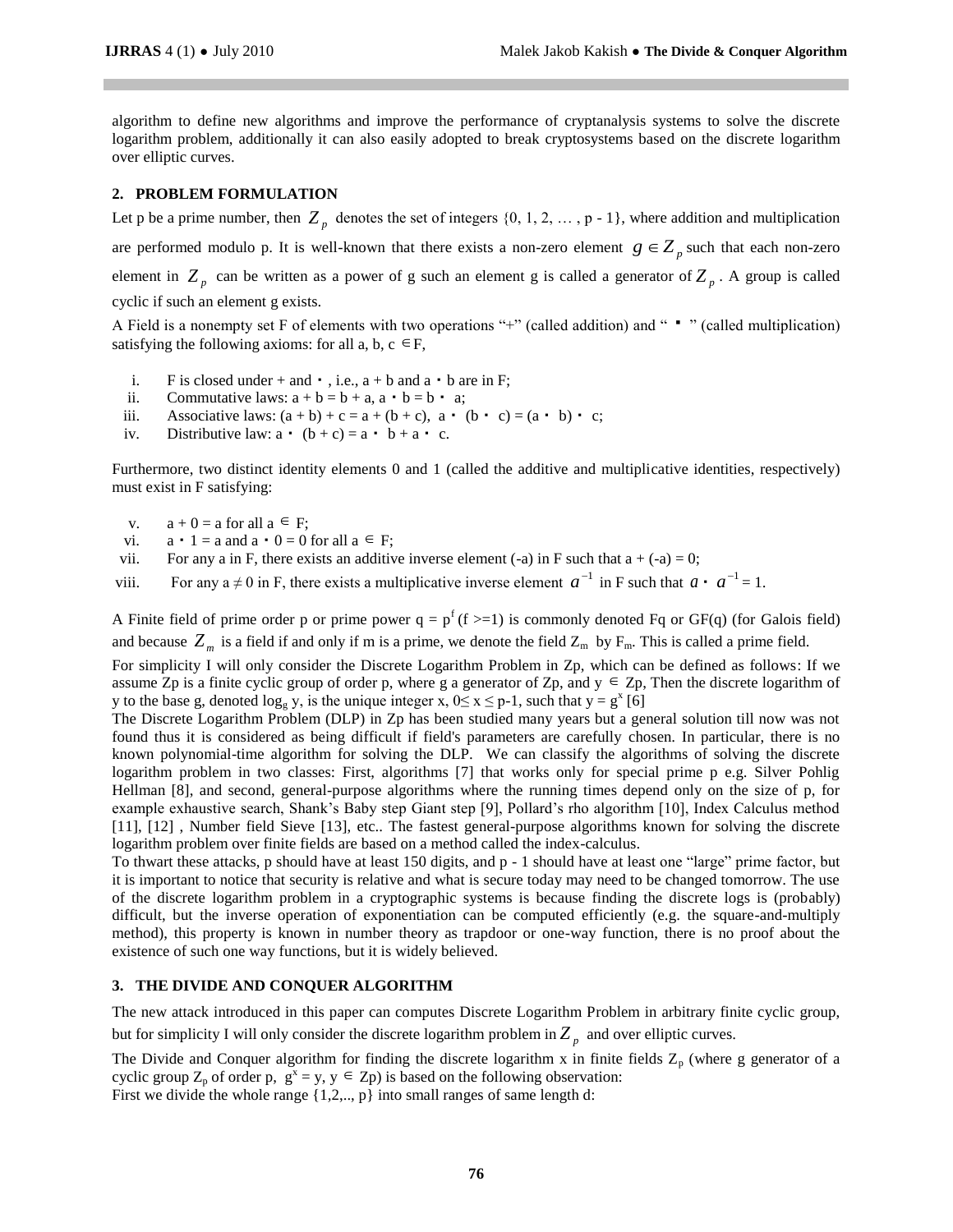

When selecting a suitable d, we have to take the following into consideration:

- (a) The smaller we select d the bigger is the d list  $\{g^0, g^d, g^{2*d}, g^{3*d}, \ldots, g^{(s-1)*d}\}\$
- (b) The smaller we select d the faster we will find the discrete logarithm.

 The worst case to find the discrete logarithm problem in the above described algorithm is to go through all numbers in the d interval; this occurs if the discrete logarithm is at the begin of the d interval.

And in average we need d/2 numbers to find the discrete logarithm.

**Algorithm:** Divide and Conquer algorithm for computing discrete logarithms x in finite fields Zp. **INPUT:** A generator g of a cyclic group G of order p and an element  $y \in G$  where  $y \equiv g^x \mod p$ .

**OUTPUT:** The discrete logarithm x

- **1.**  $d = |p/s|$ , where s=10<sup>r</sup>, and  $r \in \{1, 2...n\}$  where p and r can be suitably selected.
- **2.** Construct a table  $t = \{ \{g^0, 0\}, \{g^d, d\}, \{g^{2*d}, 2*d\} \dots \{g^{(s-1)*d}\}, \text{ (Where } s*d \approx p) \text{ and sort by first } \}$ component.
- **3.** For  $w = 0$  to  $w \leq d-1$  do the following:

**3.1.** Use binary search, check if y equals the first component in the t table.

**3.2.** If  $y = g^j$  then return ( $x = j - w$ )

**3.3.** Else set  $y = y * g<sup>1</sup>$  continue at step 3

**The running time** (worst case estimation): This algorithm requires storage for O(s) group elements. The table takes  $O(s)$  multiplications to construct, and takes  $O(s \lg p)$  comparisons to sort.

Step 3 takes  $O(d)$  multiplications and  $O(d(s))$  table look-ups. Under the assumption that a group multiplication takes more time than O(s lg p) comparisons, the running time of the algorithm is O(d) group multiplications.

#### **Examples:**

(1): The following sketch was made with Mathematica 5, it shows the solution of 100 discrete logarithm problem y  $= g<sup>x</sup>$  mod p where  $g = 3$ , p = 897579869; using Shank's baby step giant step algorithm



(2): The following sketch was made with Mathematica 5, it shows the solution of 100 discrete logarithm problem  $y = g<sup>x</sup>$  mod p where  $g = 3$ ,  $p = 897579869$ ; using the Divide and Conquer algorithm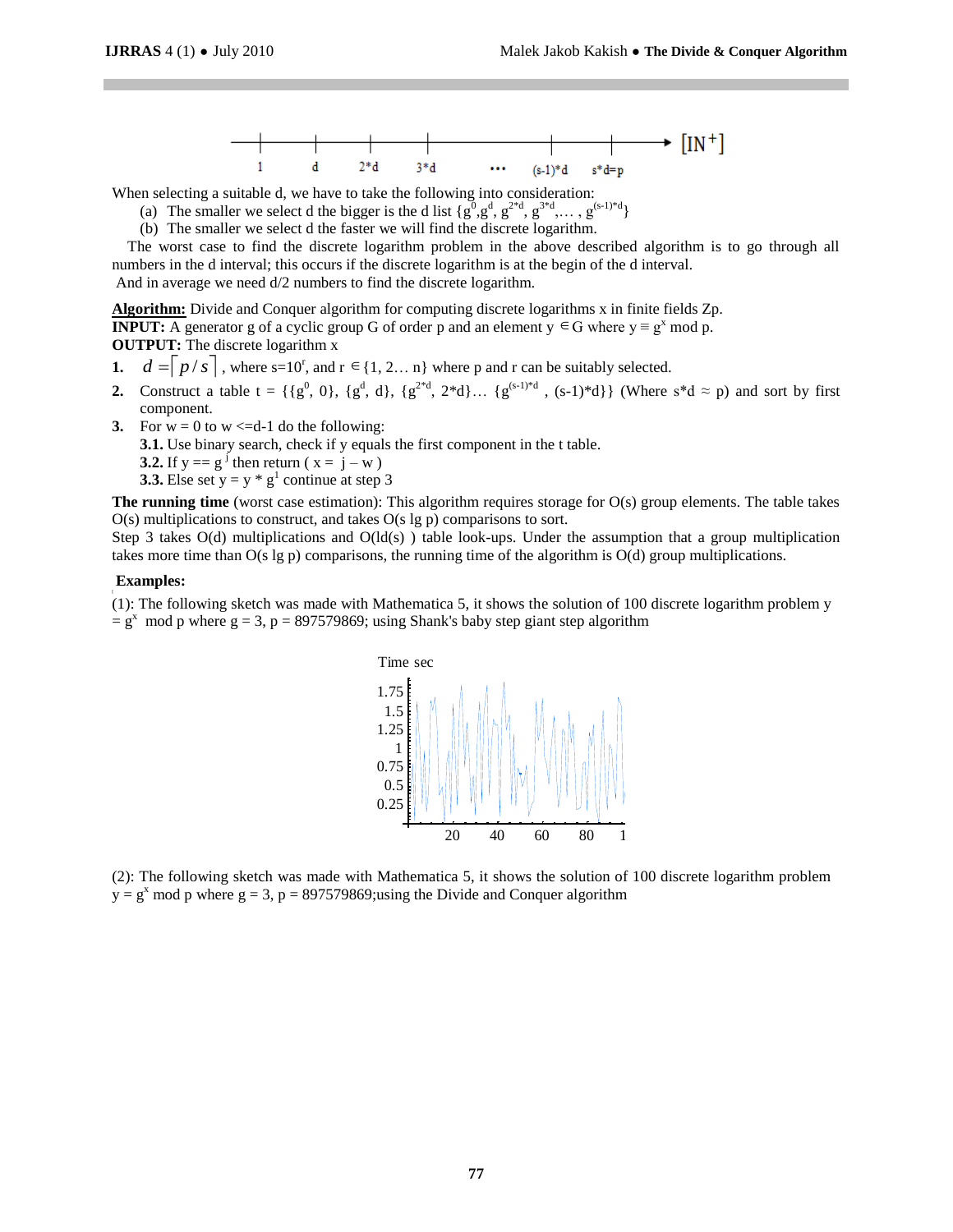

Further we invest the selection of elements density d and the time it takes the Divide and Conquer algorithm to solve the discrete logarithm  $y = g^x \mod p$  where  $g = 3$ ,  $p = (2^x 31)$  -1, the following sketch shows the solution of 50 discrete logarithms with a variable d:



This curve is maybe not exactly what we expected because it is not smooth, the main reason is because we are using random discrete logarithm numbers, but in general it shows that the bigger we choose d the longer it takes to find the discrete logarithm.

To improve the performance of Divide and Conquer algorithm we can choose s equal to Mersenne-number  $M_n = 2^n$  $-1$ [15].

A Mersenne List  $L_n$  (n>1) of length  $2^n$ -1 of sorted elements have the following properties:

1- Each Mersenne list has a middle element. His index is at  $2^{n-1}$ .

2- All element right (left) from middle element build also Mersenne list  $L_{n-1}$ 

3- All  $(2^{n-1})$  - 1 Elements right (left) from middle element are bigger (smaller) than the middle element

The maximum number of search step in a Mersenne List  $L_n$  takes maximum n steps.

In 1987 Neal Koblitz[5] proposed the use of elliptic curves E in Cryptography. To apply the Divide and Conquer algorithm on elliptic curve [16] [17] discrete logarithm problem, we define:

An Elliptic Curve E consists of the set of points  $(X, Y, Z)$  that satisfy the following homogeneous Weierstrass equation:

$$
Y^{2}Z + a_{1}XYZ + a_{3}YZ^{2} = X^{3} + a_{2}X^{2}Z + a_{4}XZ^{2} + a_{6}Z^{3}
$$

Where  $a_i$  (i=1, 2, 3, 4, 5, 6) are elements of a field F and with the exception that the triple  $(0,0,0)$  is not a point on E. For F we can set C (complex numbers), R (reals) or Q (rationals) or any finite field Fq we wish. The advantage of using R (reals) over E is that we can analyse calculation in that field geometrically, this will help use to understand the arithmetic of Elliptic Curves and why they call them elliptic curves.

If we set  $Z=0$  and substitute  $x = X/Z$ ,  $y = Y/Z$  then we get the equation:

$$
y^2 + a_1xy + a_3y = x^3 + a_2x^2 + a_4x + a_6.
$$

The above equation is called the affine Weierstrass equation. If a point P satisfy the homogeneous Weierstrass equation and the equation:

$$
\frac{\partial F}{\partial X} = \frac{\partial F}{\partial Y} = \frac{\partial F}{\partial Z} = 0
$$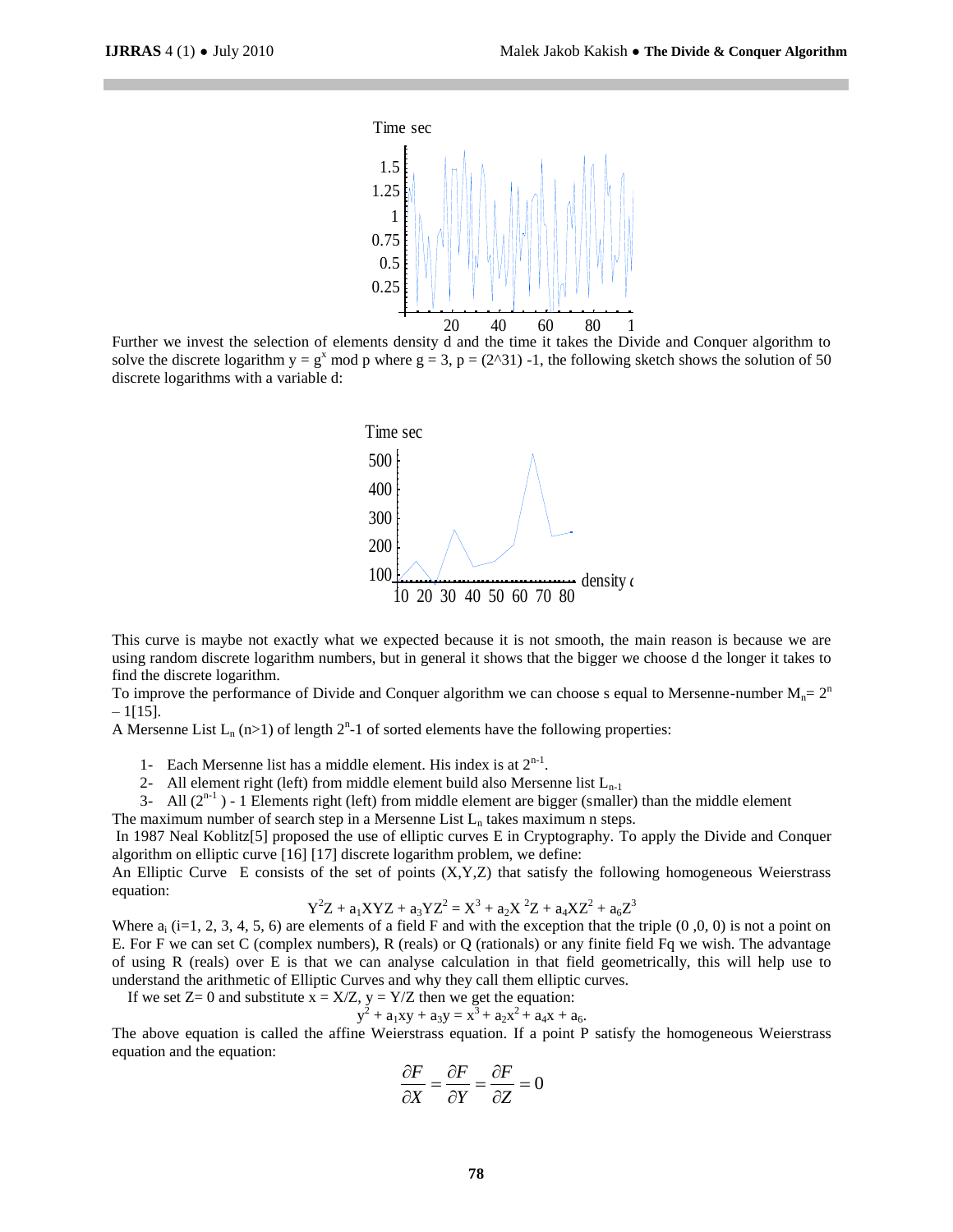Then we call that point singular and we call the Weierstrass equation also singular, note that singular Weierstrass equations are not of interest in the Cryptogrpaphy.

We need now a criterium that can help us to determine if a given affine Weierstrass equation singular is or not. The discreminnte ∆ (field element) is such a tool, which can be defined as follow:

$$
d_2 = a_1^2 + 4a_2
$$
  
\n
$$
d_4 = 2a_4 + a_1a_3
$$
  
\n
$$
d_6 = a_3^2
$$
  
\n
$$
d_8 = a_1^2a_5 + 4a_2a_6 - a_1a_3a_4 + a_2a_3^2 - a_4^2
$$
  
\n
$$
c_4 = d_2^2 - 24d_4
$$
  
\n
$$
\Delta = -d_2^2d_8 - 8d_4^3 - 27d_6^2 + 9d_2d_4d_6
$$
  
\n
$$
j(E) = c_4^3/\Delta
$$

If  $\Delta = 0$ , then affine Weierstrass equation is singular, otherwise not singular [18]. We call j(E) the j-invariant of the elliptic curve E. Note that only elliptic curves E over finite fields are of interest in Cryptography.

The characteristic of a field F, often denoted char(F), is the smallest positive number n such that:

$$
\underbrace{1+1+\ldots+1}_{n}
$$

The field is said to have the characteristic zero if this repeated sum never reaches the additive identity. s

### **The Arithmetic of E(F) group**

Now we must differentiate between the characteristics of the underlying field F that we are using to build the group of points. The following table shows different finite fields and the corresponding elliptic curve equation classified a by the characteristic.

| <b>Characteristic on F</b>    | <b>Elliptic curve equation</b>  |
|-------------------------------|---------------------------------|
| 1. Char(F) = 2, $j(E) \neq 0$ | $y^2 + xy = x^3 + a_2x^2 + a_6$ |
| 2. $Char(F) = 2$ , $j(E) = 0$ | $y^2 + a_3y = x^3 + a_4x + a_6$ |
| 3.Char(F) = 3, $j(E) \neq 0$  | $y^2 = x^3 + a_2x^2 + a_6$      |
| $4.Char(F) = 3$ , $j(E) = 0$  | $y^2 = x^3 + a_4x + a_6$        |
| $5$ Char(F) > 3               | $y^2 = x^3 + a_4x + a_6$        |

Such an elliptic curve over a finite field F is a plane curve which consists of the points that satisfy the elliptic curve equation E along with a distinguished point at inifinity, denoted O. This set together with the "addition" rules as group operation form an abelian group, with the identity element O.

The elliptic curve discrete logarithm problem is: given points P and Q in the group, find a number x such that  $xP =$ Q; x is called the discrete logarithm of Q to the base P.

Here it is important to mention that the discrete logarithm over elliptic curve with small keys is much harder to solve than the discrete logarithm over finite fields, one of the reasons is that not all attacks on finite fields can be applied on elliptic curves, the following table shows Cryptographic key length recommendation according to NIST (National Institute of Standards and Technology):

| Date      | <b>Finite fields</b> | <b>Elliptic curves</b> |
|-----------|----------------------|------------------------|
| 2007-2010 | 1024                 | 160                    |
| 2011-2030 | 2048                 | 224                    |
| >2030     | 3072                 | 256                    |
| >>2030    | 7680                 | 384                    |
| >>2030    | 15360                | 512                    |

The definition of group of points on elliptic curve E:

- 1. There is a point  $O \in E$ , such that for all  $P \in E$ ,  $P + O = O + P = P$ .
- 2.  $-Q = O$  (the identity of the group).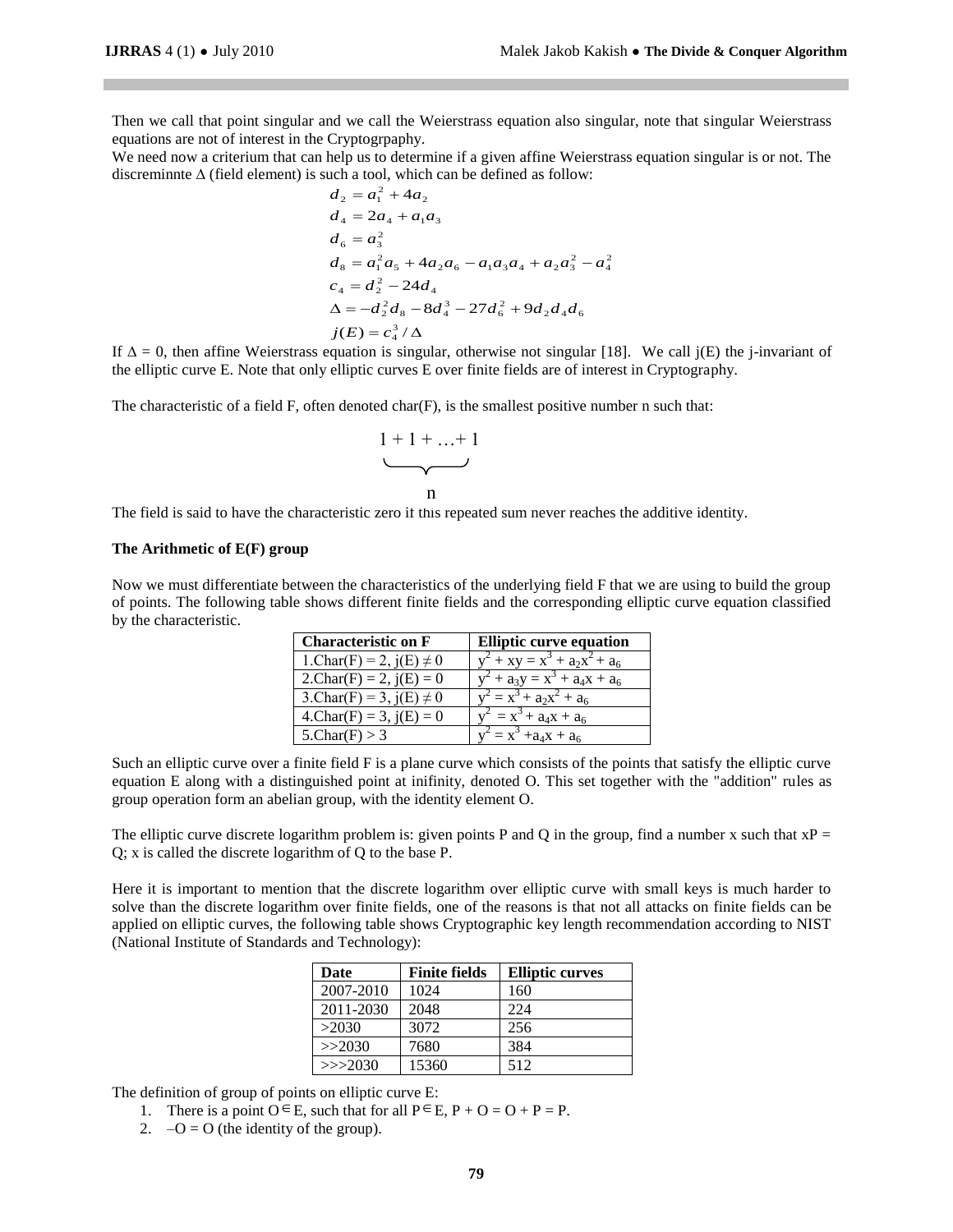- 3. If  $P \neq O$  and  $P=(x_1,y_1, \text{ then } -P \text{ is } (x_1,-y_1-a_1x_1-a_3)$  [18].
- 4. If two points on E have same x-coordinate then either  $P=Q$  or  $P=-Q$ .
- 5. If  $Q = -P$ , then  $P + Q = Q$ .
- 6. For two points P  $\neq$  O and Q  $\neq$  O on E, the addition is defined as follows. Draw the line through P and Q to intersect the curve in a third point; then reflect that point in the x-axis.
- 7. For two points P  $\neq$  O and Q  $\neq$  O on E, When P = Q, use the tangent line at P. The identity of the group is O, the "point at infinity", which conceptually lies at the top and bottom of every vertical line.

The following sketch shows the addition of two point on the elliptic curve:



Now we can describe the Divide and Conquer algorithm on elliptic curves:

**Algorithm:** Divide and Conquer algorithm for computing discrete logarithms x over an elliptic curves E **INPUT**: A base point  $P(x_n, y_n)$  of an abelian group of order m, where mP=O (identity element), and a Point  $Q(x_0, y_0)$  where  $xP=Q$ .

**OUTPUT**: The discrete logarithm x

- 1. d=m/s, where  $s=10^r$ , and  $r \in \{1, 2, ..., n\}$  where r can be suitably selected.
- 2. Use  $P(x_p, y_p)$  to construct the table  $t = \{\{x_p, 1\}, \{x_d, d\}, \{x_{2d}, 2d\}, \dots, \{x_{(s-1)^*d}, (s-1)^*d\}\}\$  (where  $s^*d \approx m$ ) and sort by first component.
- 3. Set  $Q_1 = Q$
- 4. For  $w = 0$  to  $w \leq d-1$  do the following:
- 4.1. Use binary search, check if  $x_q$  equals the first component  $x_i$  in the t table.
- 4.2. If  $(x_q == x_j)$  and  $(y_q == y_j)$  then return  $(x = j-w)$
- 4.3. If  $(x_q == x_j)$  and  $(y_q = / = y_j)$  then return  $(x = m (j-w))$
- 4.4. Else  $Q = Q + Q1$ ; continue at step 3

**The running time** (worst case estimation): This algorithm requires storage for O(s) group elements. The table takes O(s) points addition to construct, and takes O(s lg m) comparisons to sort.

Step 4 takes  $O(d)$  points addition and  $O(d(s))$  table look-ups. Under the assumption that a point addition takes more time than O(s lg m) comparisons, the running time of the algorithm is O(d) points addition.

# **4. CONCLUSIONS**

In this paper I briefly discussed the security of public-key cryptographic systems that are based on the discrete logarithm problem, however; such cryptographic system will no longer be secure if the corresponding mathematical problem is solved in the future.

The new attack described above have several advantages compared with other general purpose attacks, first it can be applied on finite fields and elliptic curves groups, this attack is of more importance on elliptic curves groups, because elliptic curves group size is much more smaller compared to finite fields groups, and where elliptic curve encryption is widely used especially on memory and processor limited devices such as smart cards, additionally the new attack running time estimation is equal to well known attacks on the discrete logarithm problem and it can easily be implemented or combined with other algorithm to solve the discrete logarithm problem. Nevertheless the